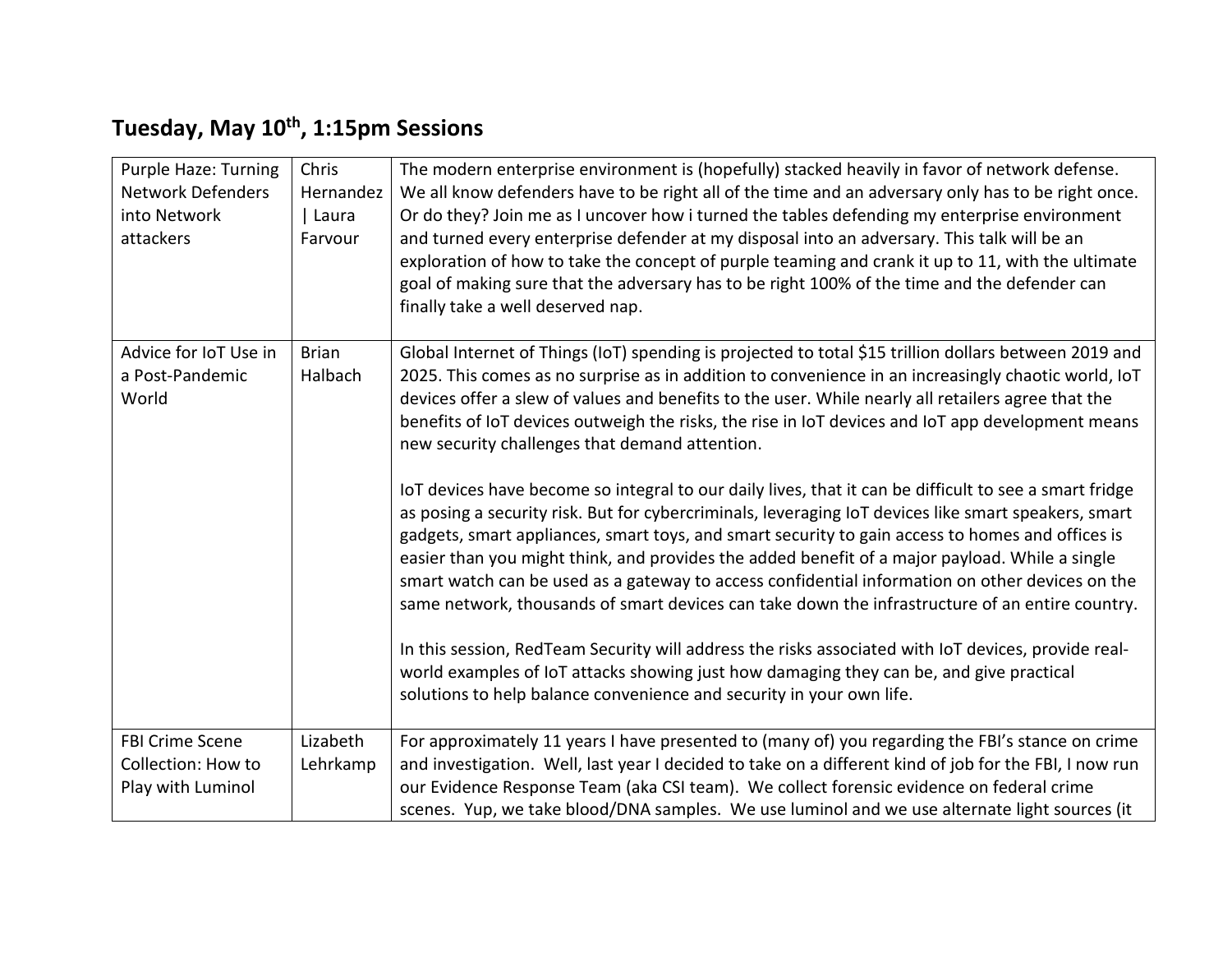|                                                                                                                  |                  | illuminates body fluids, you know). How does that apply to cyber/physical security? It doesn't.<br>But it is a pretty cool job and I, for one, am very excited with it. Take a little break from heavy<br>thoughts on security and join me to learn about what I do and why it is so cool.                                                                                                                                                                                                                                                                                                                                                                                                                                                                                                                                                   |
|------------------------------------------------------------------------------------------------------------------|------------------|----------------------------------------------------------------------------------------------------------------------------------------------------------------------------------------------------------------------------------------------------------------------------------------------------------------------------------------------------------------------------------------------------------------------------------------------------------------------------------------------------------------------------------------------------------------------------------------------------------------------------------------------------------------------------------------------------------------------------------------------------------------------------------------------------------------------------------------------|
| Adopting a Zero<br><b>Trust Framework</b>                                                                        | James<br>Ringold | Moving to a Zero Trust architecture can be difficult. Through this presentation, I will talk about the<br>benefits of adopting a zero trust architecture and how integration with threat<br>prevention/detection technologies is essential to successful defense from modern attacks. Session<br>Key Learning Points: 1) Zero Trust isn't really new, we have been on this journey a long time, just<br>didn't know it. 2) Zero Trust isn't a technology to be implemented, it's a transformation of<br>approach to security. 3) You do not necessarily need to buy new technologies to begin a Zero<br>Trust journey. To be successful, a Zero Trust architecture requires integration with threat<br>prevention and detection technologies. 4) Zero Trust and Secure Access Services Edge are<br>complimentary, not competing capabilities |
| Sharing Is Caring -<br>How Responsible<br>Public Disclosure Can<br>Help Clients With<br><b>Third Party Risks</b> | Daniel<br>Sandau | Vulnerability disclosure policies may put vendors on the spot, but how does a pentester use that<br>to protect their clients? This talk will cover the basic setup and drawbacks of a vulnerability<br>disclosure policy, how it can be positive for a client, and a real life example of an unfortunate<br>situation (for the third party).                                                                                                                                                                                                                                                                                                                                                                                                                                                                                                 |
| <b>Bringing Security</b><br>from the Basement<br>to the Boardroom                                                | Kurt<br>Kapsner  | The days of security teams hiding behind keyboards in a basement are over. It is time to polish off<br>those sales skills and talk to the 'customer.' In this session you will be hear about methods to get<br>business buy in for security initiatives, and drive security best practices throughout the business.<br>Learning to speak the language of the business will be key to getting others to follow where you<br>lead.                                                                                                                                                                                                                                                                                                                                                                                                             |
| <b>Risk Mitigation</b><br>through Cloud<br>Adoption                                                              | David<br>Stone   | Learn the megatrends in cyber security and how cloud adoption advances the industry, key trends<br>in making the transition successfully and key lessons learned by previous cloud transformations.<br>Finally we will discuss some of the key topics that make the journey truly transformational by<br>implementing key concepts like "Security-as-Code" and how to measure success.                                                                                                                                                                                                                                                                                                                                                                                                                                                       |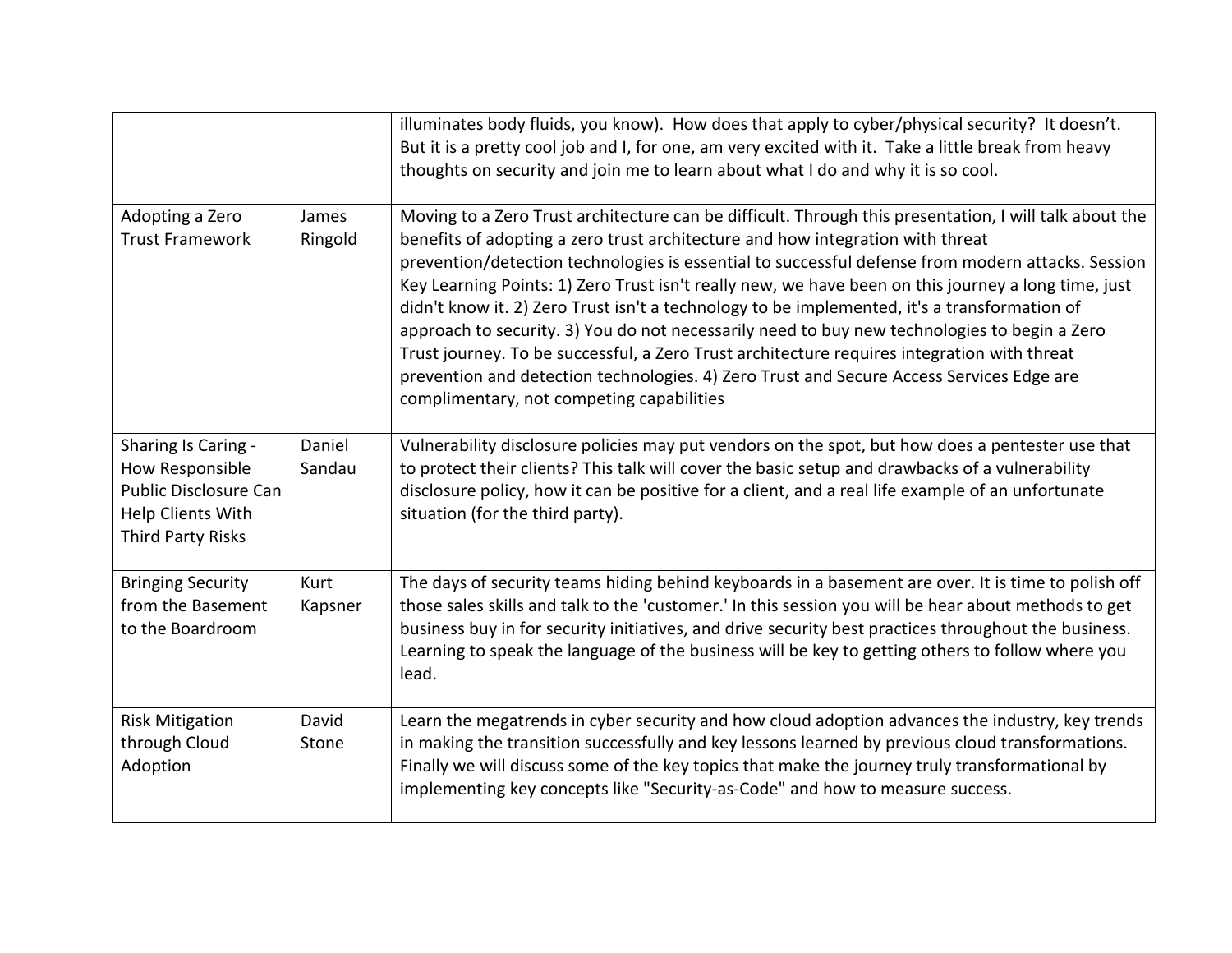| The Importance of          | Nick     | Today, companies' success or failure has never relied more on the security of their software and  |
|----------------------------|----------|---------------------------------------------------------------------------------------------------|
| <b>Engaging Developers</b> | Saunders | technology. Security and GRC teams understand that they need collaboration from engineering       |
| with Software              |          | and development groups to succeed in their initiatives. This session will discuss how to engage   |
| Security, & How to         |          | developers with security by listening to their pain-points and offering timely, useful resources. |
| Get Better At It           |          |                                                                                                   |

## **Tuesday, May 10th, 2:45pm Sessions**

| How to Build and Validate            | Scott            | Ransomware is a strategy for adversaries to make money - a strategy that's proven                                                                                                                                                                                                                                                                                                                                                                                                                                                                 |
|--------------------------------------|------------------|---------------------------------------------------------------------------------------------------------------------------------------------------------------------------------------------------------------------------------------------------------------------------------------------------------------------------------------------------------------------------------------------------------------------------------------------------------------------------------------------------------------------------------------------------|
| Ransomware Attack                    | Sutherland       | successful. During this presentation, we will cover how ransomware works, ransomware                                                                                                                                                                                                                                                                                                                                                                                                                                                              |
| Detections                           |                  | trends to watch, best practices for prevention, and more. At the core of the discussion, Scott<br>will explain how to build detections for common tactics, techniques, and procedures (TTPs)<br>used by ransomware families and how to validate they work, ongoing, as part of the larger<br>security program. Participants will leave this webinar with actionable advice to ensure their<br>organization is more resilient to ever-evolving ransomware attacks.                                                                                 |
| Zero Trust: A story of<br>growing up | Aaron<br>Wampach | The buzz going around today is the need for Zero Trust. The idea has been around for a while<br>but hasn't caught on. The question is why? This presentation will explore the pitfalls of trying<br>to obtain Zero Trust and why it seems so difficult to implement. It will also explore the<br>theory that Zero Trust is more of a people and process issue and not a technology issue (as<br>some vendors would like you to believe). Organizations need to understand they need to<br>know how to walk before they can run (with Zero Trust). |
| Defending against                    | Tim              | While there are no shortage of breaches, not everyone is failing. Some industries like                                                                                                                                                                                                                                                                                                                                                                                                                                                            |
| <b>Advanced Threats</b>              | Crothers         | Defense Industrial Base face significant threats on a constant basis yet still manage to defend<br>themselves well. In this talk we'll discuss techniques the most advanced cyber teams are<br>using and how you can leverage those same approaches in the defense of your organization.                                                                                                                                                                                                                                                          |
| Strengthening Your                   | Kathy            | Focus your communication for different stakeholders                                                                                                                                                                                                                                                                                                                                                                                                                                                                                               |
| Program Through                      | Davis            | Find the key communication points in your program process                                                                                                                                                                                                                                                                                                                                                                                                                                                                                         |
| <b>Strategic Communications</b>      |                  | Build communications that are right-sized, strategically focused on the future and efficient.                                                                                                                                                                                                                                                                                                                                                                                                                                                     |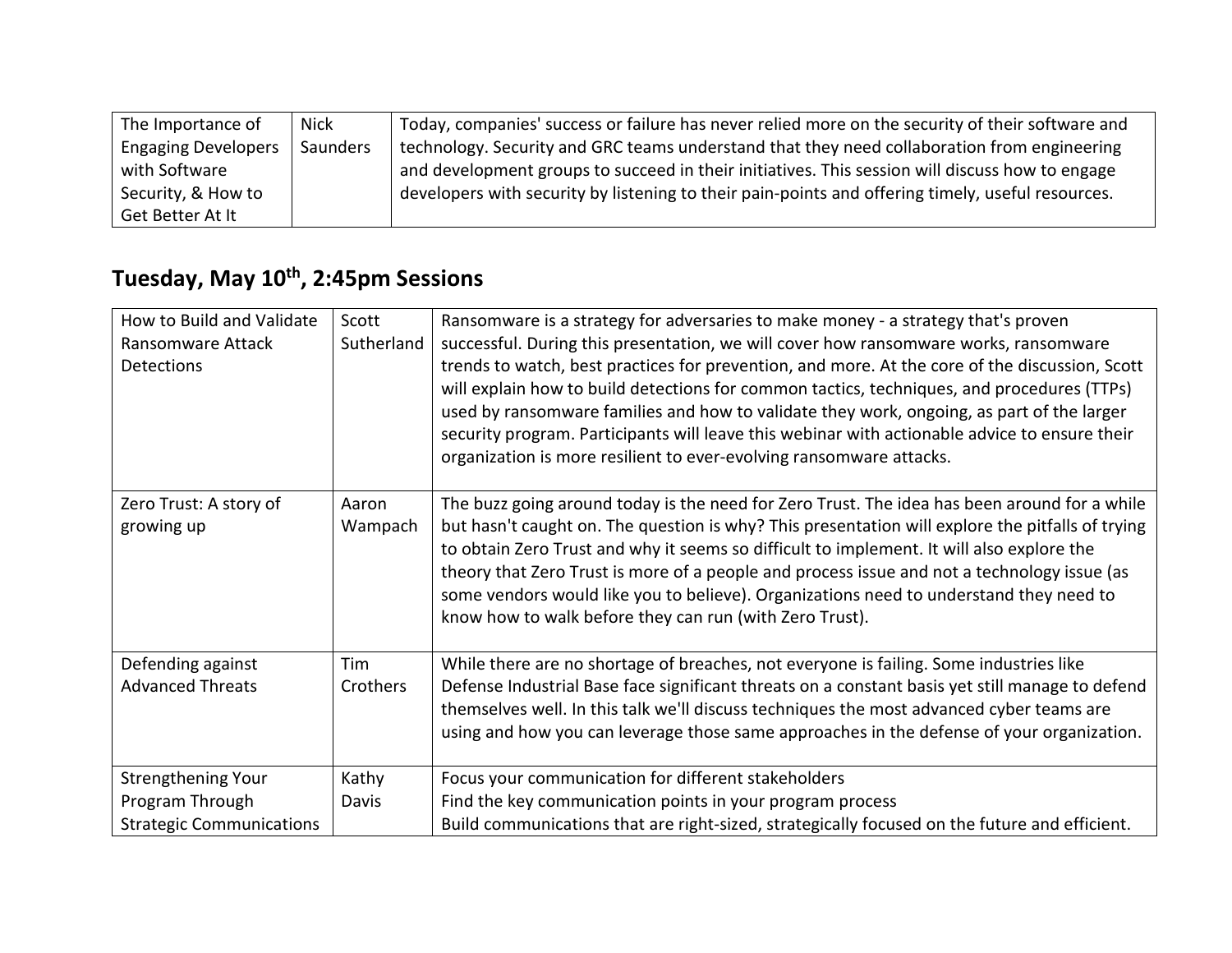|                                                                                                                            |                    | Kathy will discuss both examples and the process her company's program developed to<br>communicate strategically.                                                                                                                                                                                                                                                                                                                                                                                                                                                                                                                                                                                                                                                                                                                          |
|----------------------------------------------------------------------------------------------------------------------------|--------------------|--------------------------------------------------------------------------------------------------------------------------------------------------------------------------------------------------------------------------------------------------------------------------------------------------------------------------------------------------------------------------------------------------------------------------------------------------------------------------------------------------------------------------------------------------------------------------------------------------------------------------------------------------------------------------------------------------------------------------------------------------------------------------------------------------------------------------------------------|
| Data Management to<br>Reduce Risk and Comply<br>With Mandates                                                              | Heather<br>Engel   | With every framework, it's nearly impossible to apply security controls unless you<br>understand how your data moves. This session will look at identifying and managing<br>information, data categorization, boundary definitions and data flows. Working with real<br>examples from the NIST SP 800-171 framework, ISO, PCI, and FedRAMP, cuick trac™ Director<br>of Strategic Security Heather Engel will help you understand how to manage data to limit the<br>damage from a breach and reduce overall security risk.                                                                                                                                                                                                                                                                                                                 |
| The Hand that Rocks the<br>Cradle: Why HR is your<br><b>Best and Worst Advocate</b><br>in Workplace Violence<br>Prevention | Carrie<br>Ackerman | The pandemic has created a piling on effect with financial stressors, political stressors, racial<br>tensions, increased substance use/abuse, increase in reports of mental health concerns and<br>domestic violence which has put people on edge more than ever before. This is true across<br>the nation and, unfortunately, this is true with employees. Attend this informative session<br>that will discuss why HR is the "Hand that Rocks the Cradle" at every organization. HR is a<br>necessary partner in combatting workplace violence and can be a great advocate; however,<br>HR also is your worst advocate. Learn about steps you can take to foster and build a strong<br>partnership with HR and Legal so that you all rock the cradle together - otherwise as the song<br>goes: "and down will come baby, cradle and all" |
| A Non-techie Thriving in a<br><b>Cybersecurity World</b>                                                                   | Lauren<br>Rudek    | I don't code (much) and didn't know what an API was or could tell you what OWASP stood<br>for until this past year, but after 13 years in the non-tech roles at Target I am finding<br>enjoyment, success, and energy in a fulfilling Cybersecurity role, doing what I love: training &<br>awareness, helping team members succeed, and learning every day.<br>Learn from a Lead Cybersecurity Analyst about how a mindset of continuous learning and<br>inward reflection can help you navigate your career journey, determine direction when you<br>hit a fork in the road, and proactively find the next pit stop in your collection of fulfilling<br>experiences.                                                                                                                                                                      |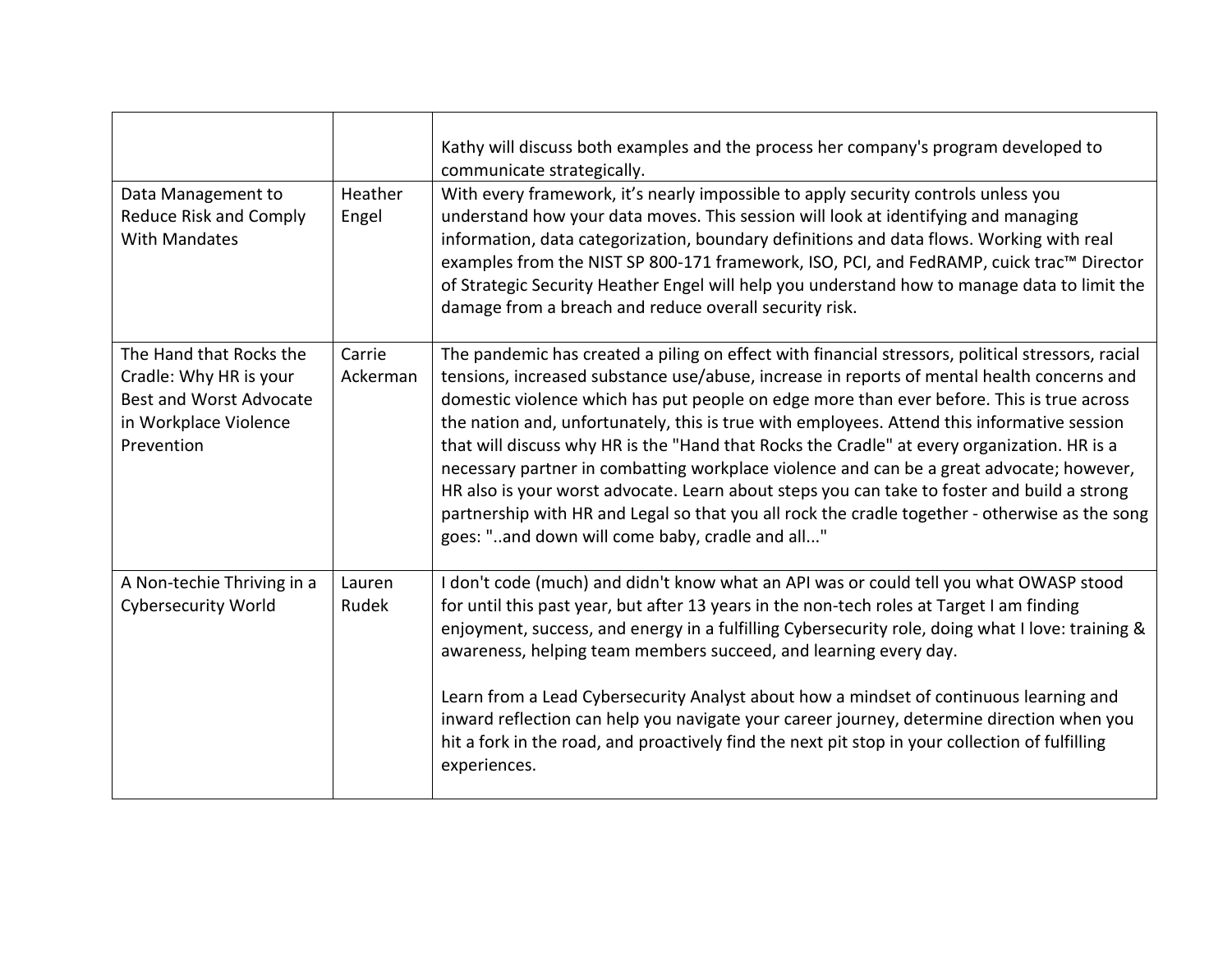| The Data-First Approach;<br>Managing the Tension<br>between Security and<br>Productivity              | <b>Brian</b><br>Vecci | Businesses have grown increasingly data driven and data dependent. Attackers that would<br>steal or hijack data are highly motivated and grow more sophisticated, yet data remains<br>overly accessible and under watched.                                                                           |
|-------------------------------------------------------------------------------------------------------|-----------------------|------------------------------------------------------------------------------------------------------------------------------------------------------------------------------------------------------------------------------------------------------------------------------------------------------|
| 2022 Threat Landscape,<br>An Overview and Strategic<br>Considerations based on<br><b>Real Attacks</b> | Duke<br>McDonald      | This briefing will cover CrowdStrike's latest and most relevant intelligence trends pertaining<br>to nation-state and criminal threat actor groups with a focus on how these groups have<br>changed their tactics, techniques, and procedures (TTPs) accounting for modern day security<br>controls. |
|                                                                                                       |                       | Leveraging insights derived from CrowdStrike's unrivaled intrusion telemetry, the briefing<br>will highlight notable adaptations and trends in modern attacks, alongside strategic<br>considerations based on the changes seen in the threat landscape.                                              |

## **Tuesday, May 10th, 4:15pm Sessions**

| All Speed and No | Aakash Shah | Over the last 5 years software delivery has completely transformed. Infrastructure today is designed       |
|------------------|-------------|------------------------------------------------------------------------------------------------------------|
| Security         |             | and delivered as-code in languages such as Terraform, CloudFormation, ARM templates, Kubernetes            |
|                  |             | Manifests and more. Increasingly this ownership of this code is now falling under the umbrella of          |
|                  |             | software development. This code today represents the entire application architecture and enables           |
|                  |             | development teams to deliver infrastructure capabilities in an agile manner where foundational             |
|                  |             | architectural changes are made from release to release. This has enabled development teams to              |
|                  |             | achieve incredible velocity and agility. However, every security design & engineering team that I have     |
|                  |             | worked with has unfortunately struggled to keep up with the velocity and unprecedented rate of             |
|                  |             | change that infrastructure-as-code (IaC) adoption brings.                                                  |
|                  |             | In this talk we will provide a practical guide to how security teams can adapt to IaC. We will outline the |
|                  |             | typical challenges security teams face when their development team embraces IaC. We will also present      |
|                  |             | the opportunity that this presents to security design & engineering teams. We will discuss how security    |
|                  |             | design & engineering teams can transform their practices to drive improved standardization and             |
|                  |             | adoption of security design patterns to ensure that applications are secure and compliant by design.       |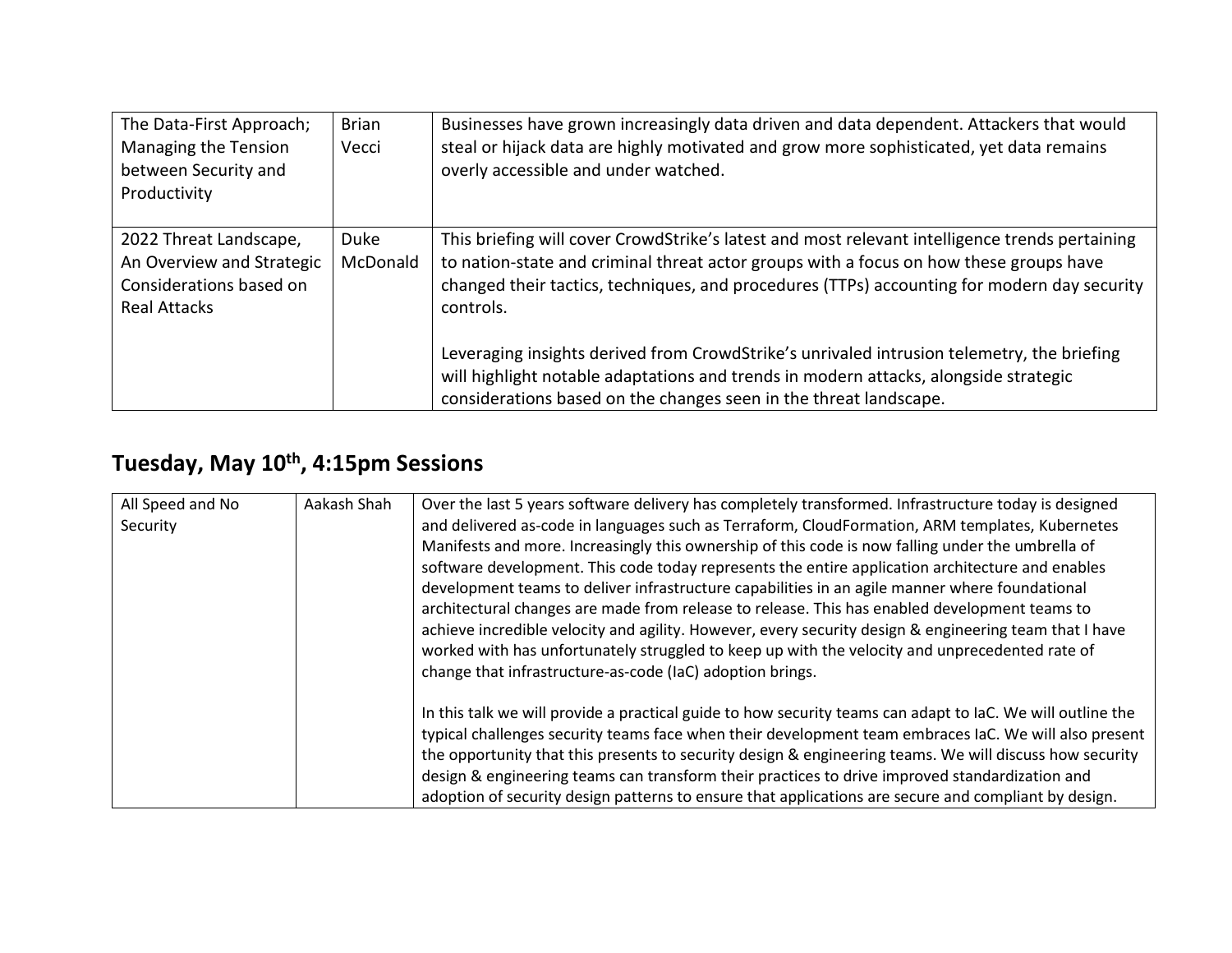| Lessons Learned from     | <b>Jake Karnes</b> | In late-2020, pentester Jake Karnes found and responsibly disclosed a serious Microsoft vulnerability:                                                                                             |
|--------------------------|--------------------|----------------------------------------------------------------------------------------------------------------------------------------------------------------------------------------------------|
| an Important             |                    | The Kerberos Bronze Bit Attack. When exploited, it allows an attacker to bypass security features and                                                                                              |
| Vulnerability            |                    | escalate privileges within an Active Directory domain. If you attended security conferences over the                                                                                               |
| Disclosure: Kerberos     |                    | past year, you may have stumbled upon Jake presenting a deep dive on the inner workings of the                                                                                                     |
| <b>Bronze Bit Attack</b> |                    | vulnerability and its exploit. But now that the dust has settled and the issue has been remediated, he is                                                                                          |
|                          |                    | taking a step back to reflect on the lessons he learned throughout the experience. During this session,                                                                                            |
|                          |                    | Jake looks back to December 2020 to share key insights he learned when finding and disclosing CVE-                                                                                                 |
|                          |                    | 2020-17049, including: Persistence is vital: Real adversaries are persistent and pentesters should be too.                                                                                         |
|                          |                    | It's vital for pentesters to take weird behaviors and exhaust all angles to ensure it is not a more serious                                                                                        |
|                          |                    | issue. The importance of information sharing and collaboration: If researchers Elad Shamir and Will                                                                                                |
|                          |                    | Schroeder had not published their initial findings, it's likely the vulnerability might still exist today. You                                                                                     |
|                          |                    | don't have to be an expert to uncover impactful findings: Jake started this process simply wanting to                                                                                              |
|                          |                    | learn more about Kerberos protocol then one thing led to another.                                                                                                                                  |
|                          |                    |                                                                                                                                                                                                    |
| A Data-Driven Story on   | Benjamin           | "Vulnerability" is an absolutely fundamental concept in computer security. Without these flaws that                                                                                                |
| Vulnerabilities          | Edwards   Jay      | allow attackers to manipulate software in ways it was never intended, most of what we do in security                                                                                               |
|                          | Jacobs             | would be obviated. In this talk, we'll dig into the data around vulnerabilities and trace patterns we see                                                                                          |
|                          |                    | from their inception as flaws in software development through their exploitation and remediation in                                                                                                |
|                          |                    | enterprise environments. Along the way we'll examine the current landscape of known vulnerabilities                                                                                                |
|                          |                    | and how they've evolved over time. We'll use advanced machine learning techniques to demonstrate<br>how groups of seemingly unrelated vulnerabilities tend to cluster, and how we can use the same |
|                          |                    | techniques to fill in information gaps in the data. Finally, we'll leverage our knowledge to better                                                                                                |
|                          |                    | prioritize remediation efforts. We'll show that you can do much better than just using CVSS to prioritize                                                                                          |
|                          |                    | vulns and that even bumming around on social media might be an improvement over CVSS. Finally,                                                                                                     |
|                          |                    | we'll discuss improvements to the latest version of the Exploit Prediction Scoring System (EPSS,                                                                                                   |
|                          |                    | https://www.first.org/epss/) and how to leverage it to make your organization safer.                                                                                                               |
|                          |                    |                                                                                                                                                                                                    |
| Disaster Fatigue - It's  | Fred               | Disaster fatigue may not be topmost on your mind, but the effects of it are real and you can see it in the                                                                                         |
| real! So what will we do | Klaptezky          | people within your company or organization. This session is designed to be interactive. Bring your                                                                                                 |
| about it?                |                    | observed problems and if you have solutions to share - definitely bring those. We'll cover the impact to                                                                                           |
|                          |                    | fatigue on your programs, where auditors should look to get indicators (works for the professionals as                                                                                             |
|                          |                    | well), strategies that have worked, strategies that have not. How one organization has started to                                                                                                  |
|                          |                    | redefine the Business Continuity program to be proactive rather than reactive to bring staff back into                                                                                             |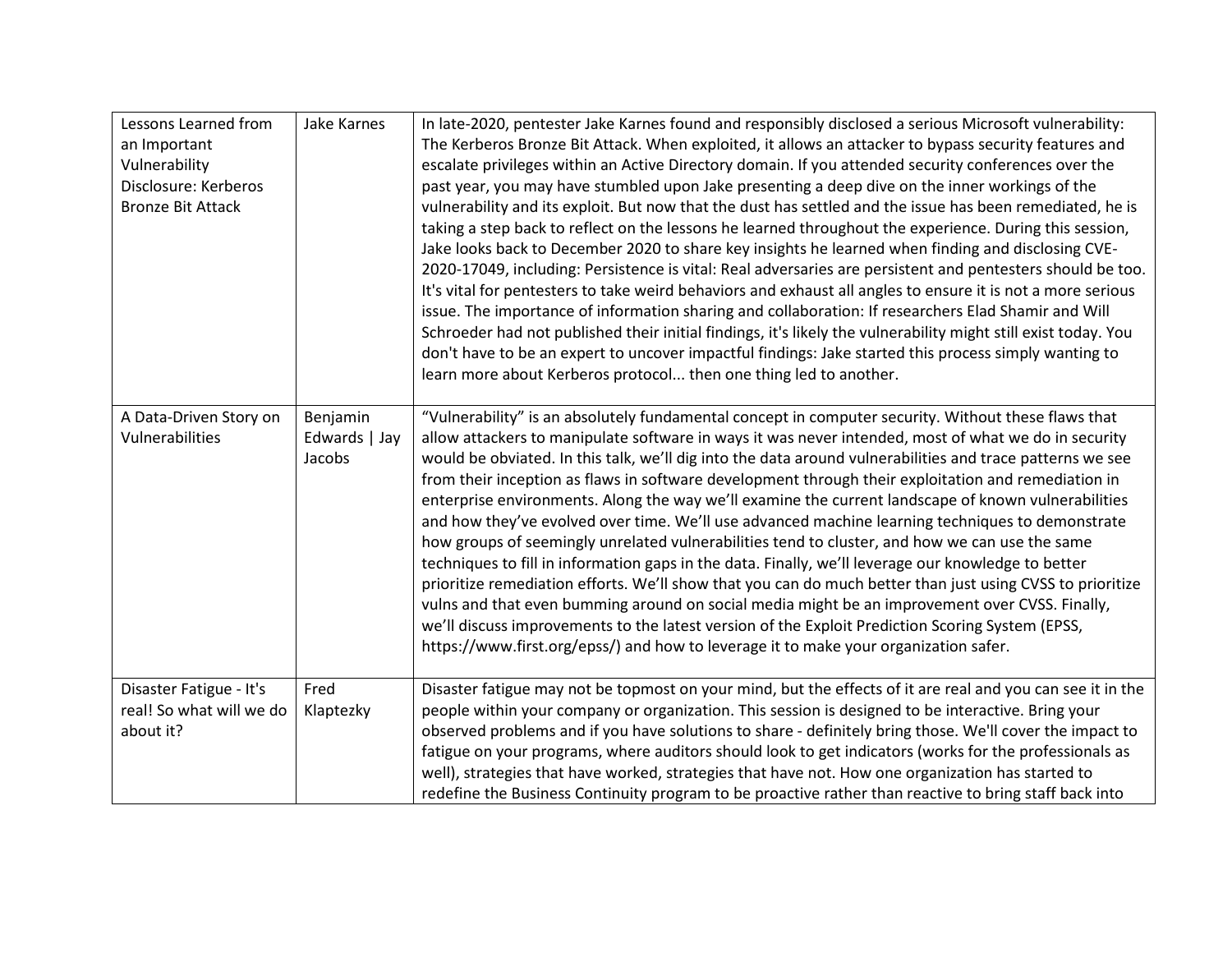|                                                                                             |                                       | the program. These presentations are best when everyone participates. The target audience is<br>experienced to very experienced professionals, but even entry level practitioners will benefit.                                                                                                                                                                                                                                                                                                                                                                                                                                                                                                                                                                                                                       |
|---------------------------------------------------------------------------------------------|---------------------------------------|-----------------------------------------------------------------------------------------------------------------------------------------------------------------------------------------------------------------------------------------------------------------------------------------------------------------------------------------------------------------------------------------------------------------------------------------------------------------------------------------------------------------------------------------------------------------------------------------------------------------------------------------------------------------------------------------------------------------------------------------------------------------------------------------------------------------------|
| The PCI Dream Team:<br>Solving the biggest PCI<br>DSS nightmares                            | Art Cooper  <br>Ben Rothke  <br>David | Since 2006, PCI DSS compliance has been required for any company that stores, processes or transmits<br>credit card data.                                                                                                                                                                                                                                                                                                                                                                                                                                                                                                                                                                                                                                                                                             |
|                                                                                             | Mundhenk  <br>Jeff Hall               | But as networks, payments and applications get more complicated, and security threats increasing, so<br>too do the potential PCI solutions.                                                                                                                                                                                                                                                                                                                                                                                                                                                                                                                                                                                                                                                                           |
|                                                                                             |                                       | This panel brings some of the smartest and most experienced PCI professionals in the industry to the<br>table. There have seen the best and the worst in the payment industry, and will share the successes to<br>make you effective, and a number of horror stories so you don't lose your job.                                                                                                                                                                                                                                                                                                                                                                                                                                                                                                                      |
|                                                                                             |                                       | The panel will detail a number of eloquent solutions to common PCI issues, and answer pesky problems<br>that are plaguing attendees. No good question will be left behind.                                                                                                                                                                                                                                                                                                                                                                                                                                                                                                                                                                                                                                            |
| One Hop from the<br>Heart - Securing<br>Cardiac Implantable<br><b>Devices</b>               | Kyle Erickson                         | Medical device security is hard for a reason. This talk will discuss industry collaboration needed to<br>continue to advance implantable device security. In the presentation, I'll show you novel techniques and<br>leading practices in the detection, response, and security testing space that comes together in an<br>operational Product Security Fusion Center. I will also spark discussion and encourage feedback on risk<br>management strategy including threat modeling and practical implementation of constrained system<br>patching with a scalpel and not a machete. We will also demo exploiting an Implantable Cardiac<br>Defibriater via BTLE. Finally, explore ways that Medical Device Manufacturers, Hospitals, and the<br>general security community can share knowledge coordinate responses. |
| Managing Stress and<br><b>Building Resilience</b><br>using the 7 Levels of<br>Effectiveness | Cindy<br>Edwards                      | Are you are stressed out or bored with work? Both conditions create the same response: a lack of<br>energy to do anything! Come learn up to date and proven, brain-based, stress management techniques<br>to improve your productivity, find your focus, manage your time, and get back on track towards<br>achieving your goals. Learn and walk through the Seven Levels of Effectiveness self coaching tool in the<br>session and get help managing your stress immediately. Let's do this!                                                                                                                                                                                                                                                                                                                         |